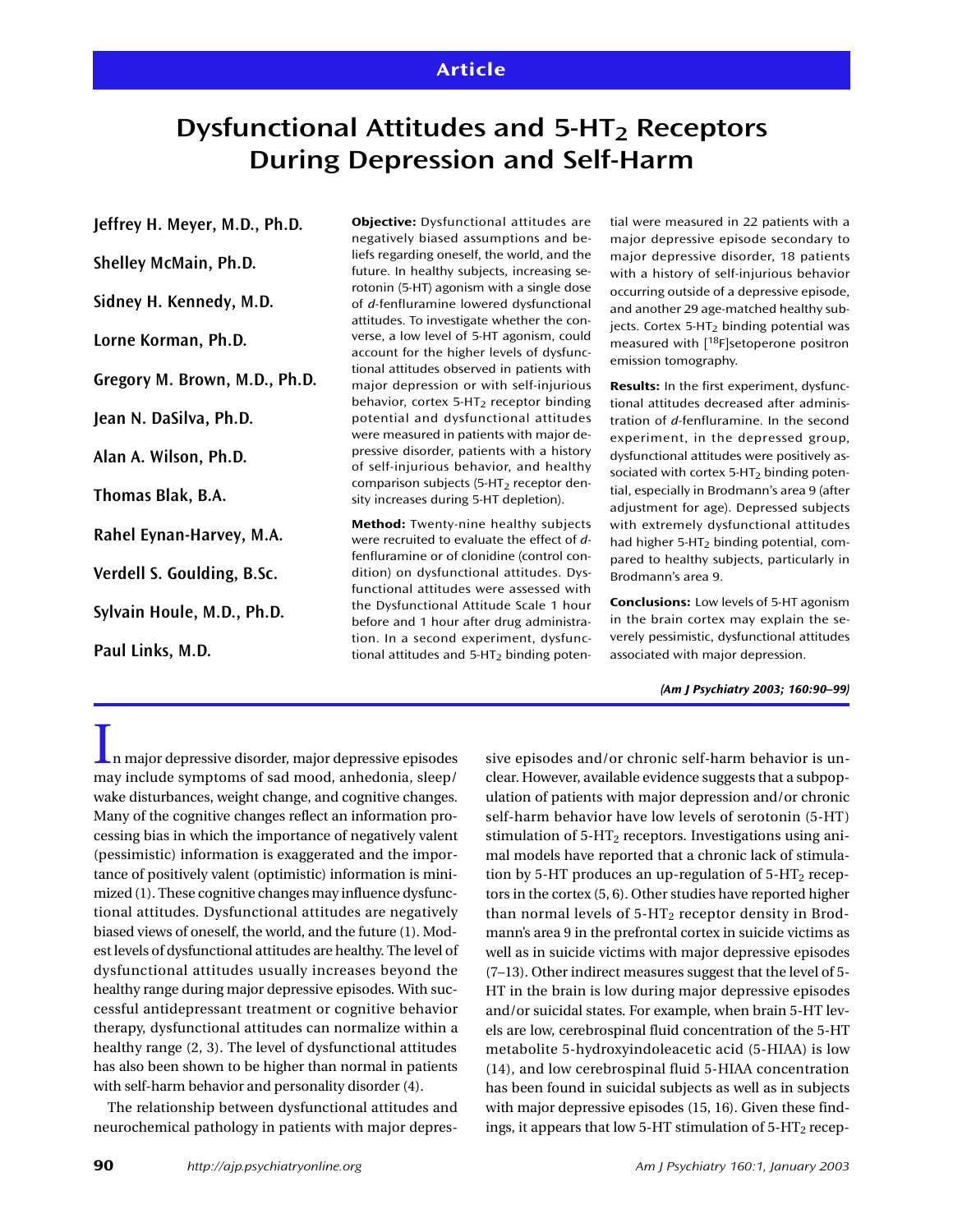tors in the prefrontal cortex occurs in some patients with major depressive episodes and/or chronic self-harm. Since a higher level of dysfunctional attitudes is an important common symptom in these illnesses, low 5-HT stimulation of  $5-HT<sub>2</sub>$  receptors in the prefrontal cortex may be related to higher levels of dysfunctional attitudes.

In this study, the phrase "5-HT agonism" is used to refer to a process that includes 5-HT release by neurons, the binding of 5-HT to a receptor, a conformational change in the receptor when bound to 5-HT, and subsequent intracellular changes consequent to the conformational change in the receptor. Multiple intracellular effects (second messenger cascades, down-regulation of receptors, etc.) may also be involved. In this study we measured the  $5-HT_2$  receptor binding potential that is proportional to  $5-HT_2$  receptor density. Increased 5-HT release after administration of monoamine oxidase inhibitors has been shown to be associated with a down-regulation of  $5-HT_2$  receptors (17, 18), and decreased 5-HT release after administration of reserpine (5) or a tryptophan hydroxylase inhibitor (6) has been associated with increased  $5-HT_2$  receptor density.

This study had two main purposes. The first was to examine the relationship between 5-HT agonism and dysfunctional attitudes in healthy subjects by assessing the change in dysfunctional attitudes after a single dose of *d*fenfluramine. *d*-Fenfluramine selectively induces the release of serotonin from neurons (19, 20). Dysfunctional attitudes are measurable with the Dysfunctional Attitude Scale (21–23). We hypothesized that a higher level of 5-HT agonism would lower the level of dysfunctional attitudes, i.e., shift them toward optimism.

The second purpose was to assess whether low 5-HT agonism in the prefrontal cortex is related to the higher levels of dysfunctional attitudes found in patients with major depressive episodes secondary to major depressive disorder as well as in patients with chronic self-harm behavior. We hypothesized that 5-HT agonism would be lower than normal in the prefrontal cortex in some patients with major depressive episodes and in some patients with chronic self-harm behavior, resulting in greater dysfunctional attitudes and up-regulated  $5-HT_2$  receptors. We specifically hypothesized that higher levels of  $5-HT_2$  receptor binding potential in the prefrontal cortex would be associated with higher levels of dysfunctional attitudes in these two groups. 5-HT2 receptor binding potential was measured by using  $[18F]$  setoperone positron emission tomography (PET) (24). The binding potential is proportional to receptor density and affinity.

## **Method**

### *Subjects and procedures*

All procedures were approved by the University of Toronto Human Subjects Review Committee.

Experiment 1 examined the effect of *d*-fenfluramine or clonidine on dysfunctional attitudes in healthy subjects. Twenty-nine healthy subjects age 18–40 years (mean age=27 years, SD=5) were recruited. Each subject provided written consent after the procedures had been fully explained. All healthy subjects were screened with the nonpatient version of the Structured Clinical Interview for DSM-IV (SCID) (25) to rule out axis I disorders (either current or in remission), current suicidal ideation, history of self-harm behavior, and history of psychiatric illness. Clonidine was used in the control condition because its side effect profile is similar to that of *d*-fenfluramine after a single dose (26). Clonidine is an  $\alpha_2$  receptor agonist (27). Twenty-eight subjects completed the protocol. Fifteen subjects received 0.3 mg/kg of intravenous *d*-fenfluramine, and 13 subjects received 1.4 µg/kg of intravenous clonidine (control group). These doses are typical for agonist challenge studies examining behavioral and neuroendocrine effects (28–31). Assessment measures were done 1 hour before and 1 hour after the agonist challenge. To assess dysfunctional attitudes, form A and form B of the Dysfunctional Attitude Scale were administered in a counterbalanced design between subjects. Visual analogue scales of mood, anxiety, and energy levels were also completed.

Experiment 2 examined the levels of  $5-HT<sub>2</sub>$  receptors and dysfunctional attitudes in patients with depression and in patients with self-harm behavior. Twenty-two subjects with a major depressive episode secondary to major depressive disorder (mean age=31 years, SD=6), 18 patients with a history of self-injurious behavior occurring outside of a depressive episode (mean age=31 years, SD=7), and another 29 age-matched healthy subjects (mean age=31 years, SD=7) received an  $[18F]$ setoperone PET scan. Subjects were between 18 and 44 years of age. Twenty-two healthy subjects were age-matched within 2 years to the depressed patients, and 18 healthy subjects were age-matched within 2 years to the patients with histories of self-injurious behavior. Two patients with self-harm behavior who received a  $[$ <sup>18</sup>F $]$ setoperone PET scan did not complete the rest of the study. All subjects were physically healthy and free of psychotropic drug use for more than 4 weeks plus five half-lives of any medication. All healthy subjects were screened by using the nonpatient version of the SCID (25) to rule out axis I disorders (either current or in remission), current suicidal ideation, history of self-harm behavior, and history of psychiatric illness. For each subject, written consent was obtained after the procedures had been fully explained.

The diagnosis of major depressive episode secondary to major depressive disorder was based on the patient edition of the SCID (32) and a consultation by a psychiatrist. The recruiting methods for patients with major depressive disorder have been described previously (33). Subjects with major depressive disorder were eligible for enrollment on the basis of a minimum severity of depression indicated by a cutoff score of 17 on the 17-item Hamilton Depression Rating Scale. Patients with major depressive episodes with psychotic symptoms, bipolar disorder (type I or II), or comorbid axis I psychiatric diagnoses (either current or in remission) were excluded, as were subjects with a history of alcohol or drug abuse or dependence. Patients with major depressive episodes were screened to rule out self-harm and suicidality outside of their episodes of depression. Sixteen of the 22 depressed patients had never received a trial of antidepressant treatment. No depressed patient had received antidepressant treatment within the past 3 months.

The patients with self-harm behavior had a history of chronic suicidal ideation and a history of potentially lethal self-harm behavior. Table 1 lists the behaviors associated with the most severe (lifetime) incident of self-harm reported by each subject. The patients in this group also had current suicidal ideation. All had a diagnosis of borderline personality disorder, which was confirmed by the SCID for axis II disorders (34) and a consultation by a psychiatrist. Patients in this group were also interviewed with the SCID for axis I disorders (32) to exclude patients with bipolar disorder. Given the high comorbidity of major depressive disorder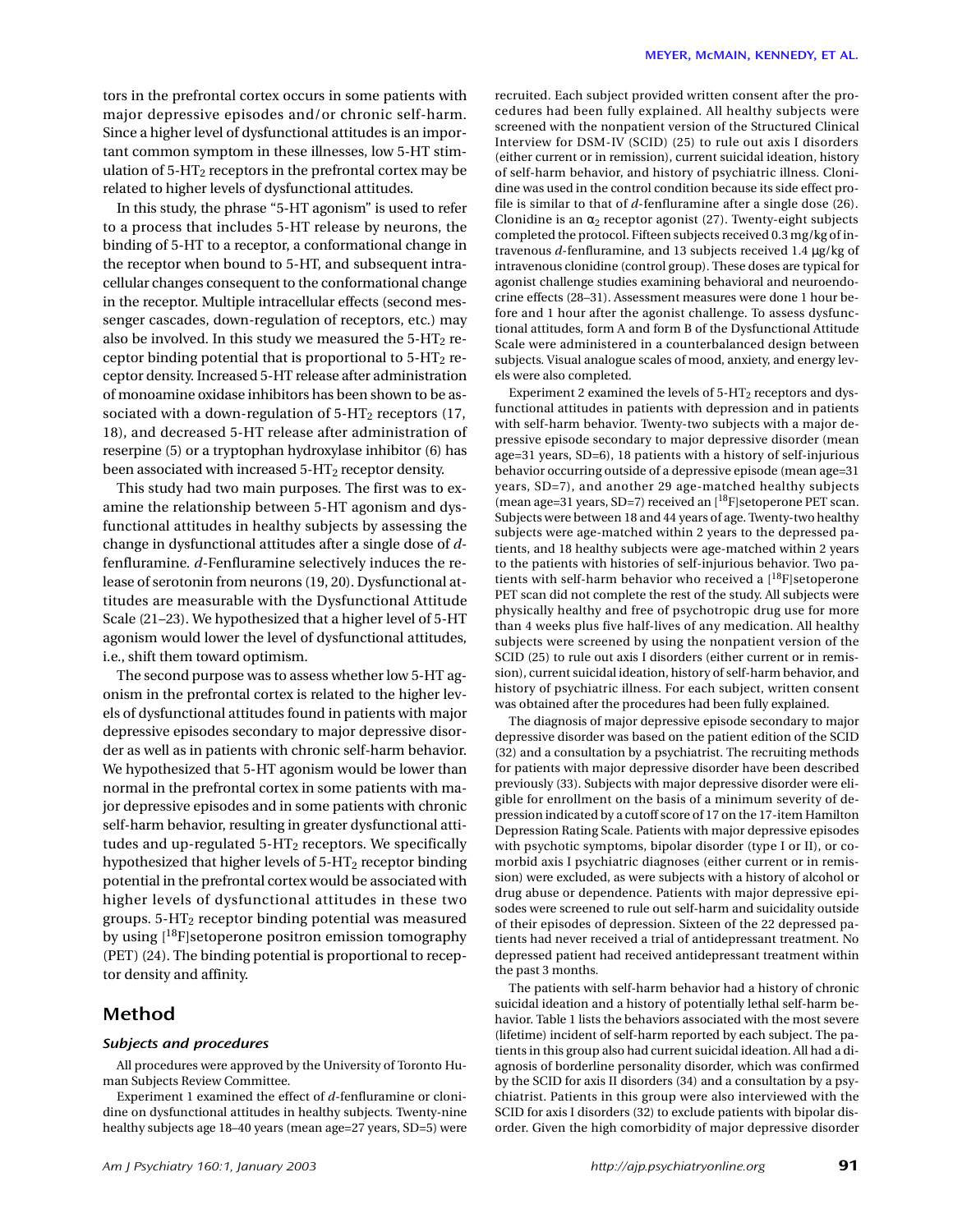**TABLE 1. Methods of Injury Associated With the Most Severe (Lifetime) Incident of Self-Harm in 18 Patients With Chronic Self-Harm Behavior**

| Method of Injury <sup>a</sup>                                | Number of Patients |
|--------------------------------------------------------------|--------------------|
| Jumping from height or in front of speeding car <sup>b</sup> |                    |
| Cutting neck                                                 | Э.                 |
| Cutting wrist and overdose <sup>c</sup>                      |                    |
| Stabbing self in chest                                       |                    |
| Cutting wrist                                                | 5                  |
| Overdose resulting in hospitalization                        |                    |

a Methods are listed in an approximately descending order of severity.

b All three subjects had a history of both behaviors.

<sup>c</sup> Occurred at the same time.

and other axis I disorders in patients with borderline personality disorder, patients with cormorbid major depressive disorder or other axis I illnesses were not excluded, provided they had a clear history of serious self-harm behavior outside of the episode of the axis I illness.

Urine drug screening was completed for all patients with major depressive episode and a history of any drug use as well as for all patients with self-harm behavior. All patients received routine blood tests (measures of thyroid function and electrolytes and a complete blood cell count) to rule out medical causes of disturbed mood.

[<sup>18</sup>F]Setoperone PET measurement of 5-HT<sub>2</sub> binding potential was done with  $[{}^{18}F]$ setoperone prepared by  $[{}^{18}F]$ fluoride substitution on the nitro-derivative precursor of setoperone (35). [<sup>18</sup>F]Setoperone was of high radiochemical purity (>99%) and high specific activity (mean=48 GBq/µmol, SD=32, at the time of injection). Imaging was based on the approach described by Blin et al. (36). Subjects received an intravenous bolus injection of 185 MBq of [18F]setoperone. PET images were obtained by using a GEMS 2048-15B camera (Scanditronix, Uppsala, Sweden) (x, y, z voxel dimensions=2, 2, and 6.5 mm, respectively). Images were obtained in five 1-minute frames, followed by 17 5-minute frames. The images were corrected for attenuation by using a <sup>68</sup>Ge transmission scan and reconstructed by filtered back projection (Hanning filter, 5 mm full width at half maximum).

The  $5-\text{HT}_2$  binding potential in the cortex was measured both in regions and in each cortex voxel by using the ratio model during the pseudo-equilibrium period of 65 to 90 minutes after injection of [18F]setoperone (37, 38). For the region-of-interest analyses, a reference magnetic resonance imaging scan (GE Sigma 1.5- T scanner [General Electric, Milwaukee], spin-echo sequence proton density weighted image; x, y, z voxel dimensions=0.78, 0.78, 3 mm, respectively) was obtained for each subject. Regions of interest were found by using a semiautomated method (33, 39) and verified by visual assessment with reference to a coregistered magnetic resonance imaging scan. These methods have been described in more detail previously (33).

The regions of interest were within the middle frontal gyrus (Brodmann's area 9), lateral orbitofrontal cortex, posterior medial temporal gyrus, and rostral anterior cingulate. For the voxel-byvoxel analysis, images composed of binding potential values were transformed and deformed into a common brain shape by using statistical parametric mapping and ligand-specific templates (40–43). Then the images were spatially smoothed with a Gaussian filter (12 mm full width at half maximum).

#### *Statistical Analyses*

In experiment 1, the analysis was designed to determine the effect of the drug on dysfunctional attitudes, after controlling for any differences in the order in which the versions of the Dysfunctional Attitude Scale were administered. For this analysis, the variables were change, order, and drug type. Change was the change in the score on the Dysfunctional Attitude Scale from before to after administration of the drug. Order referred to whether version A or version B of the Dysfunctional Attitude Scale was administered first. Drug type was either *d*-fenfluramine or clonidine. Analysis of variance (ANOVA) was used to examine the effect of drug type and order on change in dysfunctional attitudes. Drug type was the factor of primary interest.

In a previous analysis, 27 healthy subjects were assessed in a similar paradigm but without a pharmacological challenge (administration of version A of the Dysfunctional Attitude Scale, followed an hour later by version B, or vice versa) (data not reported). The mean difference (change) in the score, after removing order effects, was –1 (SD=14). In an analysis comparing 13 subjects receiving one type of pharmacological challenge and 15 subjects receiving another type (data not reported), a mean change of 14 in the score on the Dysfunctional Attitude Scale would be detected with a power of 75% (assuming an alpha of 0.05 and a similar standard deviation in each population).

In experiment 2, the main analysis, using ANOVA, examined the effect of dysfunctional attitudes on regional  $5-HT_2$  binding potential, after controlling for the effect of age in each patient group. Separate analyses were done for each brain region. The analysis was also done for each voxel in the brain. ANOVA was also used to consider whether the subgroup of patients defined by high levels of dysfunctional attitudes (those with Dysfunctional Attitude Scale scores above the median in the patient group) had a different level of 5-HT2 binding potential than the healthy subjects, after controlling for the effect of age.

For the first 12 healthy subjects scanned, mean cortex 5-HT<sub>2</sub> binding potential in the regions chosen was approximately 2.0 (SD=0.4), after age was controlled and binding potential was adjusted to the typical value for 30-year-olds. The power to detect a 25% difference between two groups of nine subjects was 85% (assuming an alpha significance of 0.05 and a similar standard deviation in each population sampled).

# **Results**

In experiment 1, the decrease in dysfunctional attitudes after *d*-fenfluramine was significantly greater than changes observed after clonidine (ANOVA examining effects of drug type and order of administration of the attitude scale versions on change in dysfunctional attitudes—effect of drug type: F=17.3, df=1, 25, p<0.001; effect of order [version A versus version B. F=15.8, df=1, 25, p=0.001). After the order effect was controlled, the mean decrease in the Dysfunctional Attitude Scale score was 14 points (SD=11) after *d*-fenfluramine and 0 points (SD=10) after clonidine. The order effect was controlled by determining the mean change in dysfunctional attitude scores for the subjects who received version A then B of the Dysfunctional Attitude Scale and for the subjects who received version B then A. The difference between the two mean changes in score was determined, and the change in score for each subject was increased or reduced by half the difference between the mean changes in score for the two order groups so that there was no difference between the scores for the two order groups after the transformation. Figure 1 illustrates the changes in Dysfunctional Attitude Scale scores after *d*-fenfluramine or clonidine administration.

No significant changes in the visual analogue scales for mood, anxiety, and energy levels were found (ANOVA ex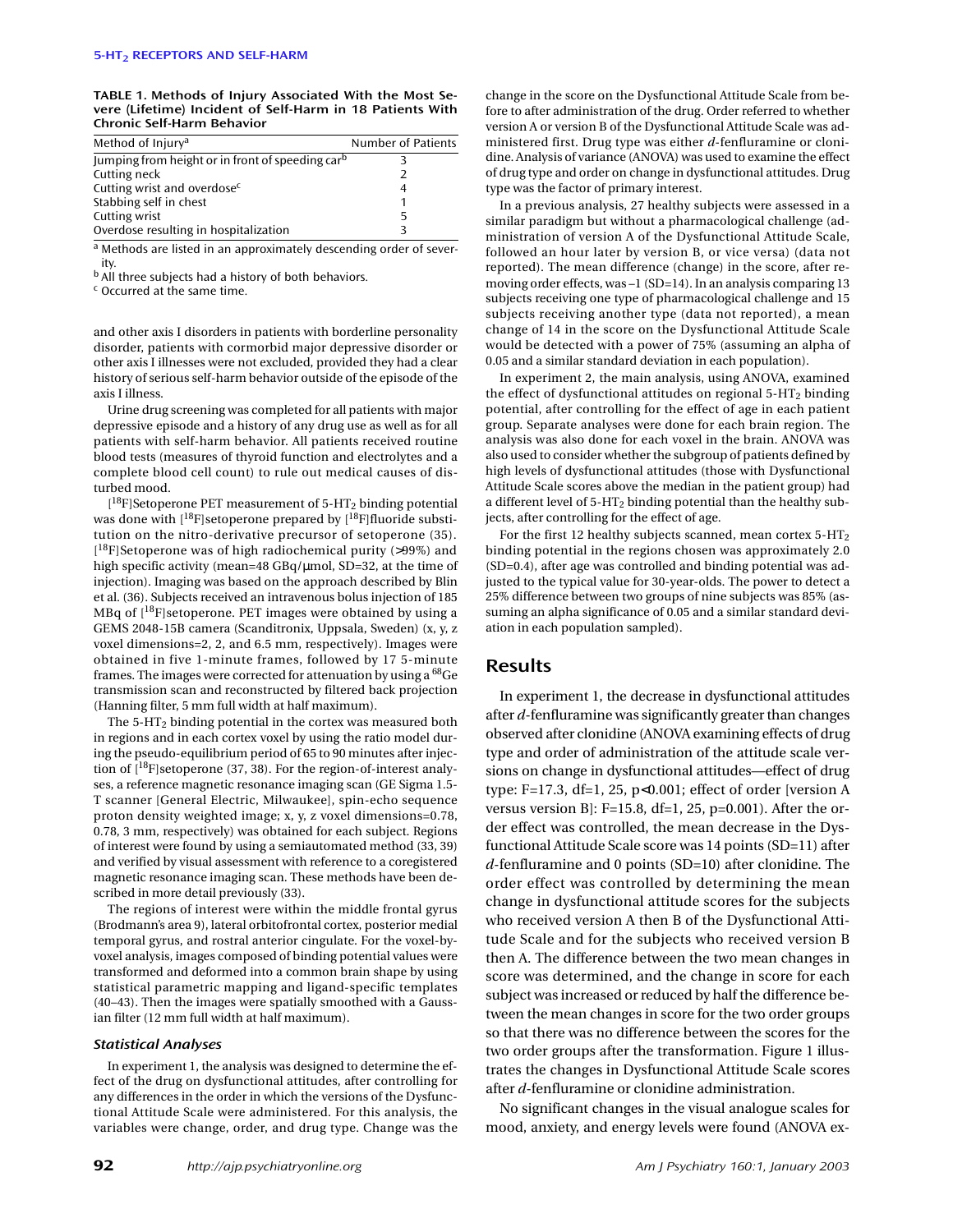**FIGURE 1. Change in Dysfunctional Attitude Scale Scores for 28 Healthy Subjects After a Single Dose of Intravenous Clonidine or** *d***-Fenfluramine<sup>a</sup>**



<sup>a</sup> The change was significantly greater for subjects who received *d*fenfluramine than for subjects who received clonidine, after removal of the effect of the order in which subjects were tested with the two versions (version A or B) of the Dysfunctional Attitude Scale (effect of drug type: F=17.3, df=1, 25, p<0.001; order effect [version A followed by version B versus version B followed by version  $A$ ]: F= 15.8, df=1, 25, p=0.001). The horizontal bars represent the mean

amining effects of order of administration of attitude scale versions and drug type—effect of drug type on mood change:  $F<0.1$ ,  $df=1$ , 25,  $p>0.9$ ; effect of drug type on anxiety change: F<0.1, df=1, 25, p>0.90; effect of drug type on energy level change: F=1.6, df=1, 25, p=0.19). The effects of drug type alone (without considering order of administration of attitude scale versions) on changes in visual analogue scales were also nonsignificant.

In experiment 2, Dysfunctional Attitude Scale scores covaried strongly with 5-HT2 binding potential in all cortex brain regions in the patients with a major depressive episode (analysis of covariance [ANCOVA] with Dysfunctional Attitude Scale score and age as covariates—Dysfunctional Attitude Scale score effect: F=4.6 to 9.9, df=1, 19, p=0.04 to 0.005) (Figure 2). After the effects of age were controlled, the attitude scale scores were significantly associated with 5-HT2 binding potential throughout the entire cortex (Figure 3). No such associations were present in self-harming patients with chronic suicidal ideation (ANCOVA with Dysfunctional Attitude Scale score and age as covariates—Dysfunctional Attitude Scale score effect: F=0.5 to 1.5, df=1, 13, p=0.48 to 0.24). The mean Dysfunctional Attitude Scale scores in the major depressive episodes group and the selfinjurious group were 162 (SD=32) and 164 (SD=52), respectively. Consistent with previous reports  $(7-13)$ , 5-HT<sub>2</sub> binding potential declined with age in the healthy, major depressive episodes, and self-harming groups, as shown in both regional analyses and voxel-based analyses (ANCOVA



**FIGURE 2. Correlation of Age-Corrected 5-HT2 Binding Potential in the Prefrontal Cortex With Scores on the Dysfunctional Attitude Scale for 22 Subjects With a Major De-**

 $a$  r=0.56, p=0.009 for the correlation between age-corrected 5-HT<sub>2</sub> binding potential in the bilateral prefrontal cortex (Brodmann's area 9) and Dysfunctional Attitude Scale scores. Higher scores on the Dysfunctional Attitude Scale indicate higher levels of dysfunctional attitudes. Age-corrected  $5-HT<sub>2</sub>$  binding potential was calculated by linear regression analysis with the predictor variables of age and Dysfunctional Attitude Scale score. The slope of the line for the age predictor was used to normalize each subject's 5-HT<sub>2</sub> bind-<br>ing potential to that expected for a 30-year-old subject.

for regional analyses:  $F=31.4$  to 52.7, df=1, 20, and  $F=22.2$  to 50.1, df=1, 11, p≤0.002 for all analyses; voxel-based analyses: N=80265 to 85333 suprathreshold voxels, p [cluster size]<0.001).

The patients with major depressive episodes were divided into two groups on the basis of whether their Dysfunctional Attitude Scale score was above or below the median score of 166 for the entire group of depressed patients. The subgroup with high Dysfunctional Attitude Scale scores had significantly greater  $5-HT_2$  binding potential in all brain regions than the age-matched healthy subjects (ANCOVA with group and age as covariates effect of group [depressed with high Dysfunctional Attitude Scale score]: F=5.1 to 11.5, df=1, 19, p=0.04 to 0.003; effect of age: F=34.4 to 53.7, df=1, 19,  $p<0.001$ ). In the regions analyzed, the mean  $5-HT_2$  binding potential was 21% to 29% higher in the high Dysfunctional Attitude Scale score group than in the healthy subjects, with the greatest difference in the middle frontal gyrus (Brodmann's area 9) bilaterally (29% higher) (Figure 4).

Within the major depressive episodes group, regional and voxel analyses showed no associations of 5-HT2 binding potential with score on the suicidal ideation subscale of the Hamilton Depression Rating Scale, overall severity of depressive symptoms (total Hamilton depression scale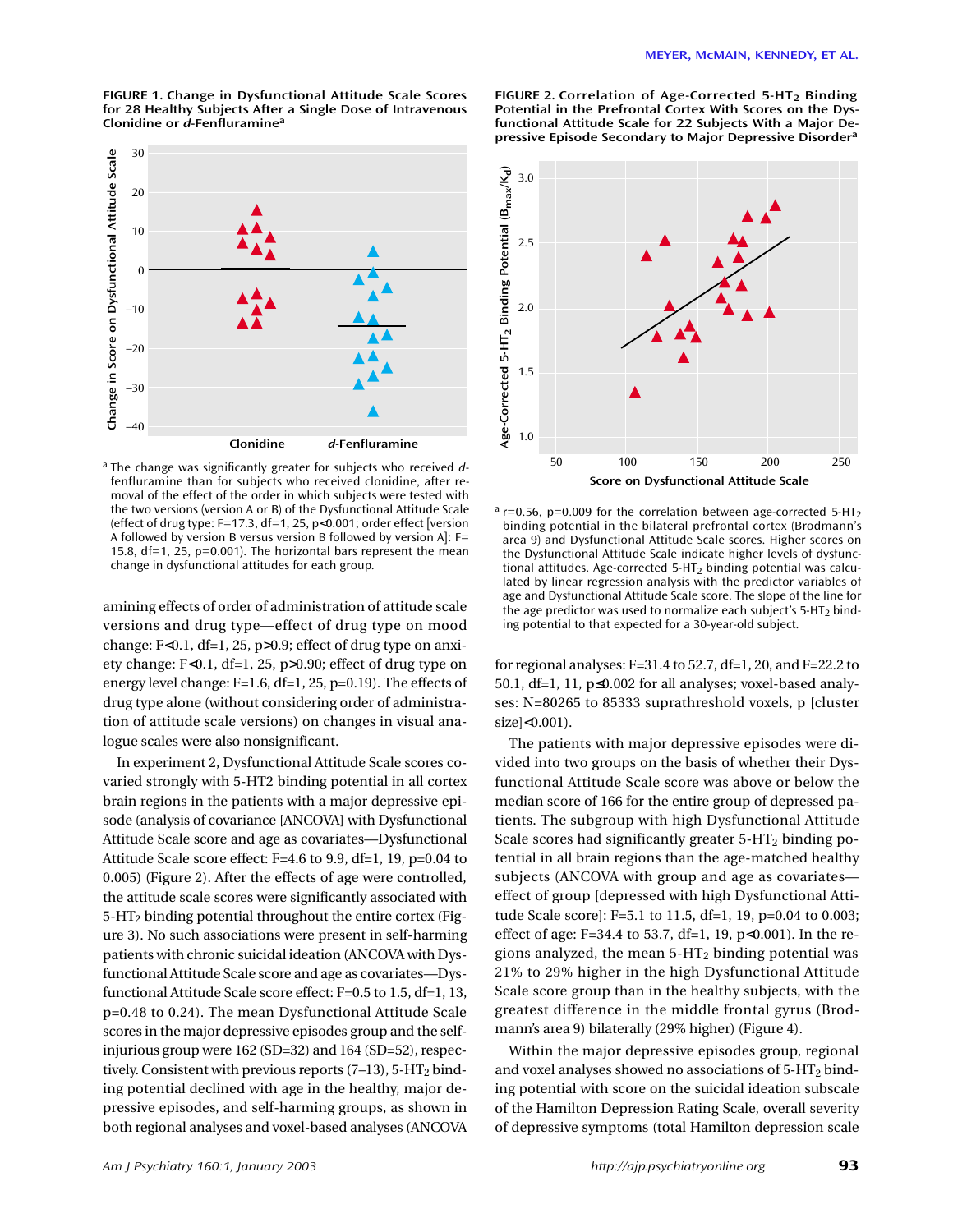**FIGURE 3. Brain Areas Where 5-HT2 Binding Potential Was Associated With Dysfunctional Attitudes in 22 Subjects With a Major Depressive Episode Secondary to Major Depressive Disorder<sup>a</sup>**



a Statistical probability maps are superimposed on a representative T<sub>1</sub>-weighted magnetic resonance imaging scan and displayed in three sections in standardized Montreal Neurological Space. Sections are presented at coordinates 13, 43, 33 mm in the x, y, and z axes relative to the anterior commissure (0, 0, 0). The p values represent the significance of the age-corrected effect of Dysfunctional Attitude Scale scores on 5- HT<sub>2</sub> receptor binding potential (proportional to B<sub>max</sub>/K<sub>d</sub>). Although the association appears to be somewhat stronger in the prefrontal cortex, a generalized cortical association is also suggested.

score), number of previous episodes, duration of depression, past antidepressant use, or any of the five orthogonal factors (44) within the Hamilton depression scale (mood depression, sleep disturbance, weight loss, somatization, agitation/anxiety).

In regional and voxel-by-voxel comparisons of  $5-HT<sub>2</sub>$ binding potential, no significant differences were found between the patients with serious self-harm behavior and the age-matched healthy patients, although  $5-HT_2$  binding potential was a mean of 4% lower in the self-harm group (ANCOVA with age covariate—effect of self-harm: F<0.1 to 1.3, df=1, 33, p=0.98 to 0.27). Two subgroup analyses were done. Patients with a history of more severe selfharm behavior (i.e., stabbing self in chest or more severe behaviors [N=10]) were compared to age-matched healthy subjects, and no significant differences in  $5-HT_2$  binding potential were found, although  $5-HT_2$  binding potential was a mean of 10% lower in the severe self-harm group (ANCOVA with age covariate—effect of severe self-harm: F<0.1 to 2.8, df=1, 17, p=0.79 to 0.11). Patients with a lifetime history of more than five self-harm attempts  $(N=12)$ were compared to age-matched healthy subjects, and no significant differences in  $5-HT_2$  binding potential were

found, although  $5-HT_2$  binding potential was a mean of 5% lower in the frequent self-harm group (ANCOVA with age covariate—effect of frequent self-harm: F<0.1 to 1.1, df=1, 21, p=0.99 to 0.29).

# **Discussion**

This study had three main findings. The first was that dysfunctional attitudes decreased after administration of *d*-fenfluramine in healthy subjects. The second was that higher levels of dysfunctional (more pessimistic) attitudes during major depressive episodes were associated with higher  $5-HT_2$  binding potential in the cortex. The third main finding was that patients with major depressive episodes and high levels of dysfunctional (pessimistic) attitudes had higher  $5-HT_2$  binding potential in the cortex, compared to healthy subjects.

The first finding indicates that increasing 5-HT agonism can lower dysfunctional attitudes. *d*-Fenfluramine causes an increase in extracellular 5-HT concentration by inducing the neuronal release of 5-HT (19, 20). The optimistic shift in dysfunctional attitudes after *d*-fenfluramine ad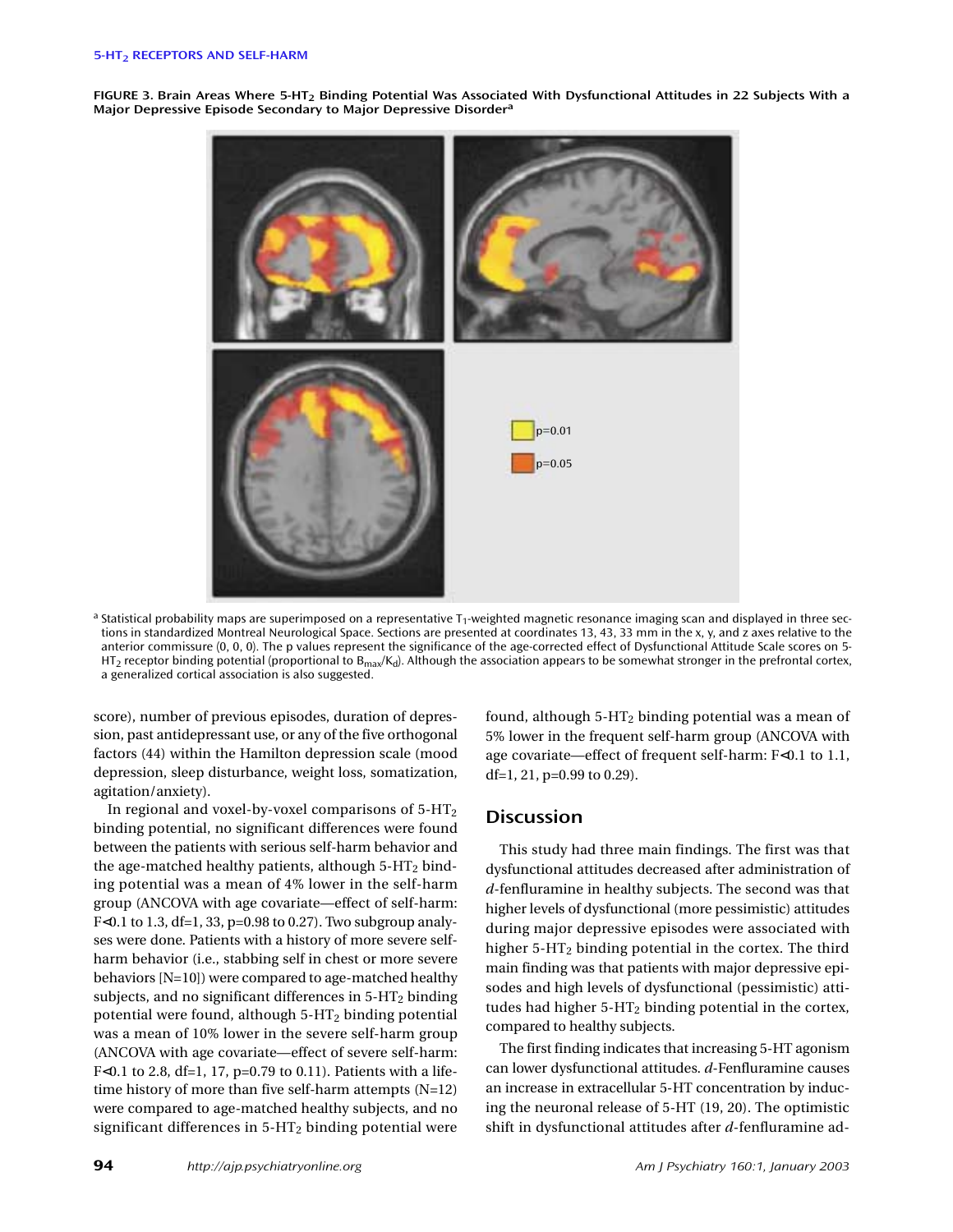ministration demonstrates a role for 5-HT-releasing neurons as modulators of dysfunctional attitudes in humans.

This role of 5-HT-releasing neurons as modulators of dysfunctional attitudes may explain the second finding of an association between dysfunctional attitudes and cortex 5-HT2 binding potential during major depressive episodes. The converse of the first finding is that lower levels of 5-HT agonism may be related to higher levels of dysfunctional attitudes. Low 5-HT agonism has been shown to up-regulate  $5-HT_2$  receptors (5, 6). Thus, low  $5-HT$  agonism during major depressive episodes can account for both an increase in dysfunctional attitudes (toward pessimism) and an increase in  $5-HT_2$  binding potential: the lower the 5-HT agonism, the greater the increase in both 5-HT2 binding potential and dysfunctional attitudes. This would create an association between  $5-HT_2$  binding potential and dysfunctional attitudes, as observed.

This interpretation of low 5-HT agonism resulting in both higher levels of dysfunctional attitudes and higher 5- HT2 binding potential also explains the third finding. Patients with a major depressive episode and greater severity of dysfunctional attitudes have very low 5-HT agonism, and  $5-HT<sub>2</sub>$  binding potential in this subgroup is distinguishably higher than that in healthy subjects.

The third finding reflects a key difference in the approach taken in the current study, compared to previous imaging investigations of major depressive episodes and  $5-HT<sub>2</sub>$  binding potential. Previous studies tested the hypothesis that all patients with major depressive episodes have an abnormal  $5-HT_2$  binding potential (45–48). The main drawback of this method is that the diagnosis of major depressive episodes is based on a symptom cluster and individual symptoms of major depressive episodes are not always present. The current study tested the hypothesis that patients with more severe symptoms, as indicated by higher scores on the Dysfunctional Attitude Scale, would show an abnormally high  $5-HT_2$  binding potential in the prefrontal cortex. Another important aspect of the current study design is that all of the patients were drug-free for at least 1 month and five half-lives of any previous medication. We are aware of only one large study that reported lower 5-HT<sub>2</sub> binding potential during major depressive episodes, and this study selected patients who had recently been treated with antidepressants that increase 5- HT concentrations (48). To our knowledge, the number of patients with major depressive episodes in the current study is larger than in any previous study in this area. In addition, this study examined two different groups of patients—those with major depressive episodes and those with self-harm behaviors—with respect to a common symptom of dysfunctional attitudes.

The present study suggests a new interpretation for the results of postmortem investigations of suicide victims that have reported higher  $5-HT_2$  receptor density in Brodmann's area 9 (7–13). These findings may represent patients with major depressive disorder and major de**FIGURE 4. 5-HT2 Binding Potential in 22 Healthy Subjects and 22 Subjects With a Major Depressive Episode Secondary to Major Depressive Disorder and High or Low Scores on the Dysfunctional Attitude Scalea**



 $a$  5-HT<sub>2</sub> receptor binding potential in the bilateral middle frontal gyrus (Brodmann's area 9) is plotted against age to show the relationship between depressed and healthy subjects. The 22 depressed patients were divided into two groups on the basis of whether their Dysfunctional Attitude Scale score was above or below the median score of 166 for the entire group of depressed patients. Patients with high scores had significantly higher age-corrected 5-HT<sub>2</sub> receptor binding potential than healthy subjects (F=11.5, df=1, 19,  $p=$ 0.003).

pressive episodes who have high levels of dysfunctional attitudes. In the present study, the subgroup of patients with major depressive episodes and high levels of dysfunctional attitudes had a higher  $5-HT_2$  binding potential in the cortex (including Brodmann's area 9), compared to healthy subjects. The presence of major depressive disorder is the most likely explanation of the postmortem findings, as suggested by previous findings that more than 50% of suicide victims have major depressive episodes secondary to major depressive disorder (49, 50). In addition, two studies of drug-free suicide victims with major depressive episodes secondary to major depressive disorder found higher  $5-HT_2$  receptor density in Brodmann's area 9 (11, 12). Higher levels of dysfunctional attitudes during major depressive episodes may be linked to suicide, as suggested by findings that scores on the Beck Hopelessness Scale are predictive of eventual suicide (51, 52). Also, in studies with large numbers of patients with major depressive episodes, Beck Hopelessness Scale scores were consistently correlated with Dysfunctional Attitude Scale scores (3, 53–55). To our knowledge, no study has explicitly addressed whether dysfunctional attitudes are predictive of eventual death by suicide during major depressive episodes.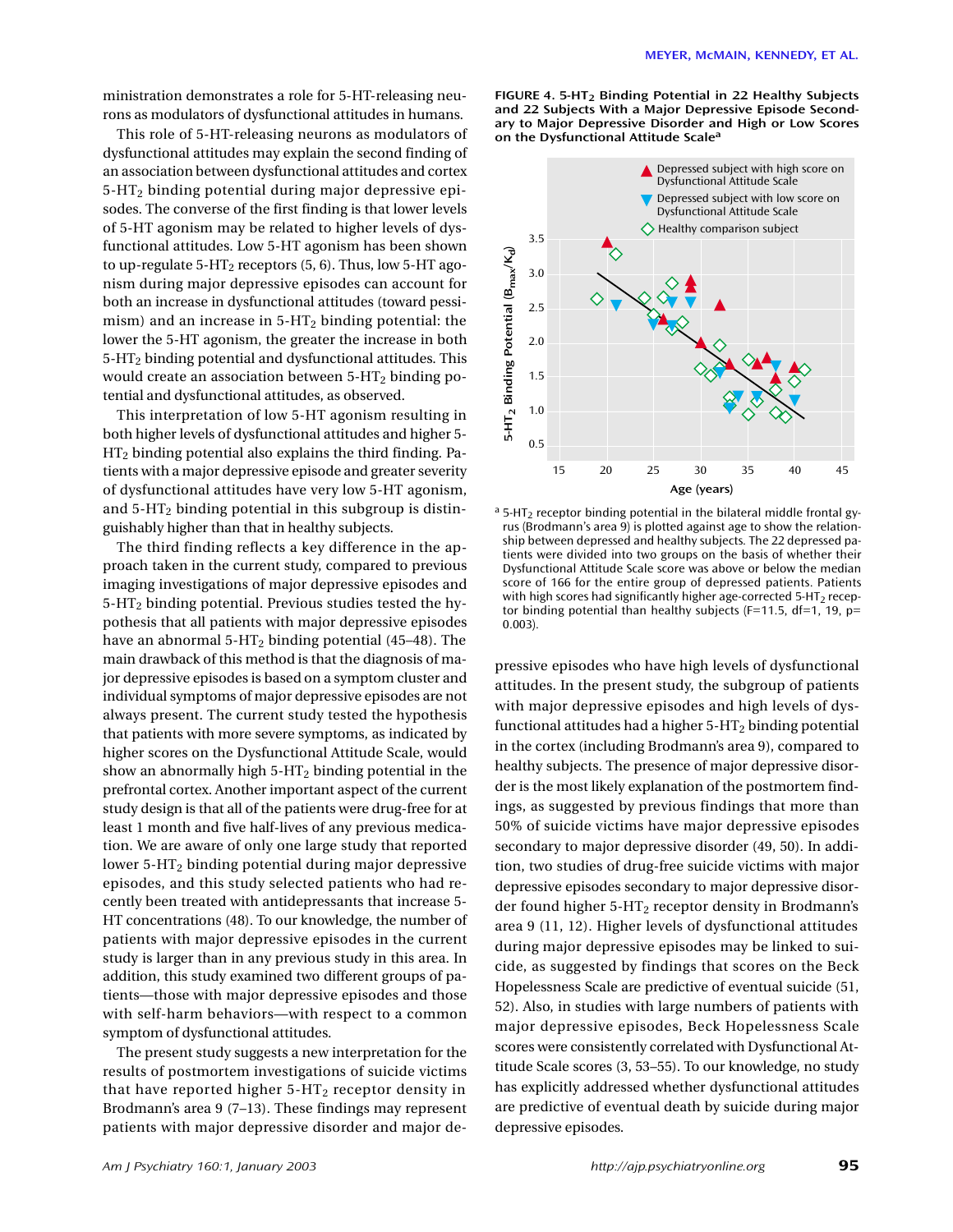#### **5-HT2 RECEPTORS AND SELF-HARM**

This new interpretation is incompatible with the reports of two postmortem studies that did not find higher  $5-HT_2$ receptor density in the temporal cortex of suicide victims (9, 13). However, this discrepancy could reflect differences in the sensitivity of imaging and postmortem techniques in detecting change in some cortex regions.

Cortex  $5-HT<sub>2</sub>$  binding potential appears to be unrelated to the higher levels of dysfunctional attitudes observed in the patients with chronic self-harm behavior. It is not surprising that the etiology of higher levels of dysfunctional attitudes in self-harming patients with borderline personality disorder would be different from that in patients with major depressive episodes secondary to major depressive disorder. For example, psychological factors can influence dysfunctional attitudes, and the psychological intervention of cognitive behavior therapy has been shown to reduce dysfunctional attitudes in patients with major depressive episodes (2, 3). If psychological factors are extreme, they could introduce sufficient variance to obscure a relationship between dysfunctional attitudes and serotonin measures. Self-harming patients with borderline personality disorder often report extremely abnormal experiences associated with a long history of relationships with very negative outcomes, including early childhood abuse and/or a lifetime of disturbing short-term relationships (56, 57).

The lack of a relationship between dysfunctional attitudes and  $5-HT<sub>2</sub>$  binding potential in patients with recurrent self-harm behavior should not be interpreted as ruling out other 5-HT abnormalities that do not influence 5- HT2 binding potential (i.e., 5-HT lesions [58] or 5-HT abnormalities in locations separated from  $5-HT_2$ -containing pyramidal cell neurons). It has been reported that α- [ 11C]methyltryptophan uptake in cortex is reduced in patients with borderline personality disorder (59).

In this study, age was a covariate of the cortex measure of 5-HT<sub>2</sub> binding potential. 5-HT<sub>2</sub> receptors are mostly contained in dendrites of pyramidal cell neurons, and the density of pyramidal cell neuron dendrites declines sharply with age over the second to the fourth decades (60, 61). By covarying the effects of age, we were able to distinguish this and other age-related effects from the effect of illness on cortex  $5-HT_2$  binding potential.

In this paper we presented a brief overview of the relationship between 5-HT and the  $5$ -HT<sub>2</sub> receptor. However, the available information regarding the regulation of the 5-HT2 receptor is complicated. In reviewing this information, it is useful to differentiate two categories of relationship: 1) the relationship between 5-HT concentration and 5-HT2 receptor regulation and 2) the relationship between  $5-HT_2$ -binding medications and  $5-HT_2$  receptor regulation. In this study, the first of these relationships is most relevant. Earlier studies have demonstrated that increased 5-HT after administration of selective and nonselective monoamine oxidase-A inhibitors is associated with a down-regulation of  $5-HT_2$  receptors (17, 18). It has also

been demonstrated that decreased 5-HT after administration of reserpine (5) or the tryptophan hydroxylase inhibitor *p*-chlorophenylalanine (6) is associated with increased  $5-HT<sub>2</sub>$  receptor density. These specific interventions appear to influence the presynaptic storage of 5-HT and consequently increase (monoamine oxidase inhibitor [62]) or decrease (*p*-chlorophenylalanine [63], reserpine [64]) extracellular 5-HT. The intact functioning of the synapse may be important for the relationship between 5-HT and 5-HT2 receptors because lesioning of the 5-HT-releasing neurons does not result in up-regulation of  $5-HT<sub>2</sub>$  receptors (58, 65). In summary, the relationship between 5-HT concentration and  $5-HT_2$  receptor regulation is best demonstrated by manipulations of 5-HT that influence presynaptic 5-HT storage in functional neurons (and indirectly influence synaptic concentrations of 5-HT).

As for the relationship between  $5-HT_2$ -binding medications and 5-HT2 receptor regulation, antagonists are traditionally associated with up-regulation and agonists with down-regulation of postsynaptic, G-protein-coupled receptors (66). Several agonists for  $5-\text{HT}_2$  receptors are associated with the traditional, expected, down-regulation of 5- HT2 receptors (66, 67). At least one antagonist (SR 46349B) is consistently associated with the traditional, expected, up-regulation of 5-HT2 receptors (68–70). However, some 5-HT2-binding medications with antagonist effects can also down-regulate  $5-HT_2$  receptors (66). There is no reason to assume that medications cannot induce conformational changes in the receptor such that the traditional category of agonist and antagonist no longer applies. Some categories of medications have a mix of antagonist, agonist, and other interactions with receptors (partial agonists, inverse agonist, etc.). It has been proposed that 5- HT2 antagonists with down-regulation properties exert these properties by promoting internalization (traditionally associated with agonists) (66). The effects of medications on receptor regulation may provide information about how a receptor regulates. However, there is no reason to assume that the interaction between specific medications and a receptor is fully representative of the interaction between the endogenous neurotransmitter and the receptor.

This study had limitations typical of ligand PET and brain imaging studies in humans. 5-HT concentrations in the brain cannot be measured directly in humans; therefore, we used indirect measures and made interpretations about these measures. The binding potential reflects  $B_{\text{max}}/K_d$  (density  $\times$  affinity). Although we are unable to discern between these two parameters, it is likely that an increase in 5-HT2 binding potential reflects an increase in 5-  $\rm{HT}_2$   $\rm{B}_{\rm{max}}.$  Postmortem studies of suicide victims report higher levels of  $5-HT_2 B_{\text{max}}$  (7–13), and animal models of 5-HT depletion report higher levels of  $5$ -HT<sub>2</sub> B<sub>max</sub> (5, 6). Even if decreased  $5-HT_2$  receptor stimulation resulted in an increase in affinity (decrease in  $K_d$ ), binding potential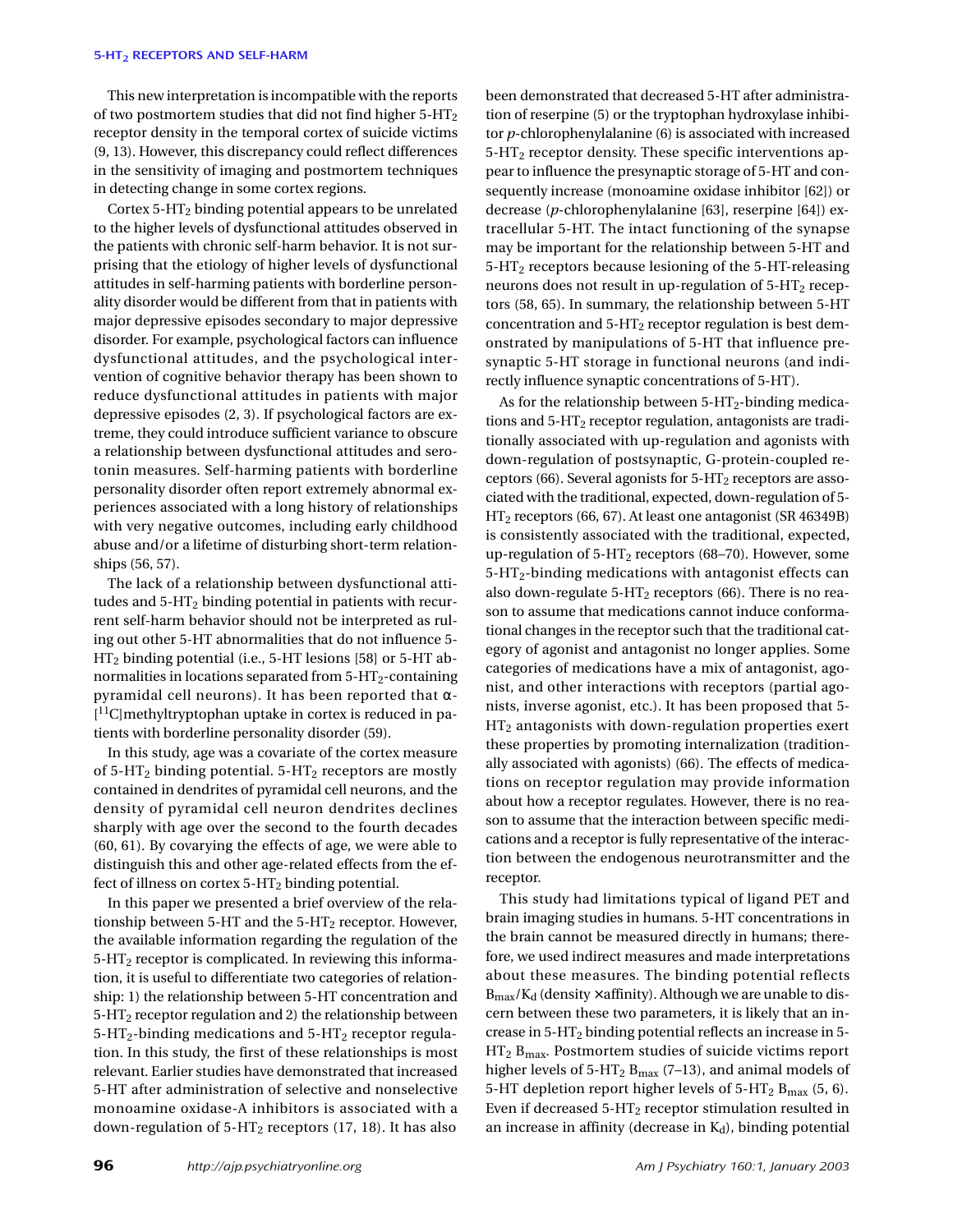We found higher  $5-HT_2$  binding potential throughout the cortex. Our interpretation is that the higher  $5-HT<sub>2</sub>$ binding potential can be attributed to a lower level of 5-HT in the cortex with normally functioning  $5-HT_2$  receptors. This interpretation need not apply to other 5-HT receptor abnormalities reported during depressive episodes. Lower levels of  $5-HT<sub>1A</sub>$  binding potential have been found in most cortex regions during depression (71, 72). Decreased 5-HT transporter density within the prefrontal cortex was found in a large postmortem study of depressed subjects (73); however, this finding is not consistently reported (12, 73–76).

The conclusion that low 5-HT agonism is responsible for the association between higher levels of  $5-HT_2$  binding potential and dysfunctional attitudes is the simplest explanation of the highly significant findings of the separate experiments of this study. Usually the simplest explanation (with the fewest assumptions) for multiple observations is the correct one; however, it is possible that more complicated explanations may account for the association between dysfunctional attitudes and  $5-HT_2$  binding potential during depressive episodes. To resolve this issue, dysfunctional attitudes should be measured in future investigations of serotonin abnormalities during depressive episodes.

In summary, this study had several novel findings. Dysfunctional attitudes decreased after administration of *d*fenfluramine, suggesting that neuronal release of 5-HT may modulate dysfunctional attitudes in healthy humans. Abnormal functioning of 5-HT modulation during major depressive episodes can explain the association between cortex 5-HT2 binding potential and dysfunctional attitudes: low 5-HT agonism may lead to higher levels both of 5-HT2 binding potential in the cortex and of dysfunctional attitudes. A subtype of major depressive episodes with higher levels of dysfunctional attitudes was identified, and subjects with this subtype had higher  $5-HT_2$  binding potential in the cortex, compared to healthy subjects. These findings indicate an important role for abnormal serotonergic neuromodulation in the pathophysiology of dysfunctional attitudes during major depressive episodes. These findings have significant implications for future research on suicide in depression.

Supported by the Canadian Institutes of Health Research, the National Alliance for Research on Schizophrenia and Depression, and a grant to Dr. Meyer from the Canadian Institutes of Health Research new investigator program.

The authors thank Alex Kecojevic, Beata Eisfeld, Fiona Downey, Doug Hussey, Kevin Cheung, Armando Garcia, Li Jin, and Ruiping Guo for assistance with the study.

#### **References**

- 1. Beck A: Cognitive Therapy and the Emotional Disorders. New York, International Universities Press, 1976
- 2. Simons AD, Garfield SL, Murphy GE: The process of change in cognitive therapy and pharmacotherapy for depression: changes in mood and cognition. Arch Gen Psychiatry 1984; 41: 45–51
- 3. DeRubeis R, Hollon S, Grove W, Evans M, Garvey M, Tuason V: How does cognitive therapy work? cognitive change and symptom change in cognitive therapy and pharmacotherapy for depression. J Consult Clin Psychol 1990; 58:862–869
- 4. O'Leary K, Cowdry R, Gardner D, Leibenluft E, Lucas P, de Jong-Meyer R: Dysfunctional attitudes in borderline personality disorder. J Personal Disord 1991; 5:233–242
- 5. Stockmeier C, Kellar K: In vivo regulation of the serotonin-2 receptor in rat brain. Life Sci 1985; 38:117–127
- 6. Roth B, McLean S, Zhu X, Chuang D: Characterization of two [<sup>3</sup>H]ketanserin recognition sites in rat striatum. J Neurochem 1987; 49:1833–1838
- 7. Stanley M, Mann JJ: Increased serotonin-2 binding sites in frontal cortex of suicide victims. Lancet 1983; 1:214–216
- 8. Mann JJ, Stanley M, McBride PA, McEwen BS: Increased  $s$ erotonin<sub>2</sub> and beta-adrenergic receptor binding in the frontal cortices of suicide victims. Arch Gen Psychiatry 1986; 43:954– 959
- 9. Arango V, Ernsberger P, Marzuk PM, Chen JS, Tierney H, Stanley M, Reis DJ, Mann JJ: Autoradiographic demonstration of increased serotonin  $5-HT_2$  and beta-adrenergic receptor binding sites in the brain of suicide victims. Arch Gen Psychiatry 1990; 47:1038–1047
- 10. Arora RC, Meltzer HY: Serotonergic measures in the brains of suicide victims:  $5-HT_2$  binding sites in the frontal cortex of suicide victims and control subjects. Am J Psychiatry 1989; 146: 730–736
- 11. Yates M, Leake A, Candy JM, Fairbairn AF, McKeith IG, Ferrier IN: 5HT2 receptor changes in major depression. Biol Psychiatry 1990; 27:489–496
- 12. Hrdina PD, Demeter E, Vu TB, Sotonyi P, Palkovits M: 5-HT uptake sites and  $5-HT<sub>2</sub>$  receptors in brain of antidepressant-free suicide victims/depressives: increase in  $5-HT<sub>2</sub>$  sites in cortex and amygdala. Brain Res 1993; 614:37–44
- 13. Arango V, Underwood M, Mann J: Alterations in monoamine receptors in the brain of suicide victims. J Clin Psychopharmacol 1992; 12:8S–12S
- 14. Carpenter LL, Anderson GM, Pelton GH, Gudin JA, Kirwin PD, Price LH, Heninger GR, McDougle CJ: Tryptophan depletion during continuous CSF sampling in healthy human subjects. Neuropsychopharmacology 1998; 19:26–35
- 15. Asberg M, Thoren P, Traskman L, Bertilsson L, Ringberger V: "Serotonin depression"—a biochemical subgroup within the affective disorders? Science 1976; 191:478–480
- 16. Oreland L, Wiberg A, Asberg M, Traskman L, Sjostrand L, Thoren P, Bertilsson L, Tybring G: Platelet MAO activity and monoamine metabolites in cerebrospinal fluid in depressed and suicidal patients and in healthy controls. Psychiatry Res 1981; 4:21–29
- 17. O'Regan D, Kwok RP, Yu PH, Bailey BA, Greenshaw AJ, Boulton AA: A behavioural and neurochemical analysis of chronic and

Received Aug. 21, 2001; revisions received April 16 and Aug. 6, 2002; accepted Aug. 14, 2002. From the Vivian M. Rakoff PET Imaging Centre and the Mood and Anxiety Disorders Division, Clarke Division, and the Dialectical Behaviour Therapy Clinic, Centre for Addiction and Mental Health, Department of Psychiatry, University of Toronto; and St. Michael's Hospital, University of Toronto, Toronto. Address reprint requests to Dr. Meyer, Vivian M. Rakoff PET Imaging Centre, Clarke Division, Centre for Addiction and Mental Health, Department of Psychiatry, University of Toronto, 250 College St., Toronto, ON, M5T 1R8, Canada; jmeyer@camhpet.on.ca (e-mail).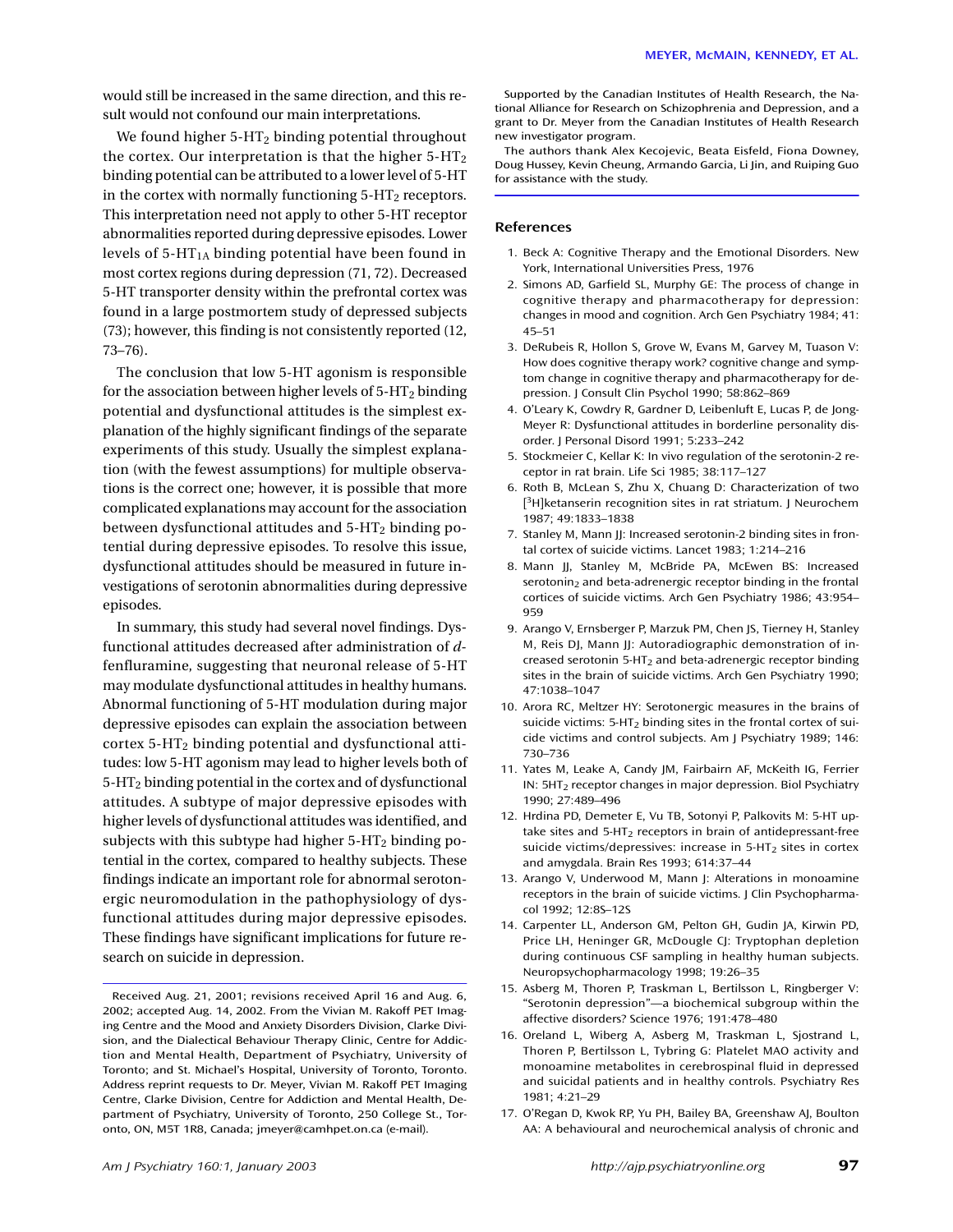selective monoamine oxidase inhibition. Psychopharmacology (Berl) 1987; 92:42–47

- 18. Todd KG, McManus DJ, Baker GB: Chronic administration of the antidepressants phenelzine, desipramine, clomipramine, or maprotiline decreases binding to 5-hydroxytryptamine<sub>2A</sub> receptors without affecting benzodiazepine binding sites in rat brain. Cell Mol Neurobiol 1995; 15:361–370
- 19. Puig de Parada M, Parada MA, Pothos E, Hoebel BG: *d*-Fenfluramine, but not *d*-norfenfluramine, uses calcium to increase extracellular serotonin. Life Sci 1995; 56:L415–L420
- 20. Rothman RB, Elmer GI, Shippenberg TS, Rea W, Baumann MH: Phentermine and fenfluramine: preclinical studies in animal models of cocaine addiction. Ann NY Acad Sci 1998; 844:59–74
- 21. Weissman A: The Dysfunctional Attitude Scale: a validation study. Diss Abstr Int 1979; 40:1389B–1390B
- 22. Dobson K, Breiter H: Cognitive assessment of depression: reliability and validity of three measures. J Abnorm Psychol 1983; 92:107–109
- 23. Oliver J, Baumgart E: The Dysfunctional Attitude Scale: psychometric properties and relation to depression in an unselected adult population. Cognit Ther Res 1985; 9:161–167
- 24. Blin J, Pappata S, Kiyosawa M, Crouzel C, Baron J: [<sup>18</sup>F]Setoperone: a new high-affinity ligand for positron emission tomography study of the serotonin-2 receptors in baboon brain in vivo. Eur J Pharmacol 1988; 147:73–82
- 25. First M, Spitzer R, Williams J, Gibbon M: Structured Clinical Interview for DSM-IV—Non-Patient Edition (SCID-NP, Version 1.0). Washington, DC, American Psychiatric Press, 1995
- 26. Canadian Pharmacists Association: Compendium of Pharmaceuticals and Specialties. Toronto, Webcom Ltd, 2001
- 27. Seeman P: Receptor Tables, Vol 2: Drug Dissociation Constants for Neuroreceptors and Transporters. Toronto, Schizophrenia Research, 1993
- 28. Casanueva FF, Villanueva L, Penalva A, Cabezas-Cerrato J: Depending on the stimulus, central serotoninergic activation by fenfluramine blocks or does not alter growth hormone secretion in man. Neuroendocrinology 1984; 38:302–308
- 29. Sulaiman WR, Johnson RH: Effect of fenfluramine on human growth hormone release. Br Med J 1973; 2:329–332
- 30. Corn TH, Hale AS, Thompson C, Bridges PK, Checkley SA: A comparison of the growth hormone responses to clonidine and apomorphine in the same patients with endogenous depression. Br J Psychiatry 1984; 144:636–639
- 31. Brown GM, Mazurek M, Allen D, Szechtman B, Cleghorn JM: Dose-response profiles of plasma growth hormone and vasopressin after clonidine challenge in man. Psychiatry Res 1990; 31:311–320
- 32. First MB, Spitzer RL, Gibbon M, Williams JBW: Structured Clinical Interview for DSM-IV Axis I Disorders, Patient Edition (SCID-P), version 2. New York, New York State Psychiatric Institute, Biometrics Research, 1995
- 33. Meyer JH, Kapur S, Eisfeld B, Brown GM, Houle S, DaSilva J, Wilson AA, Rafi-Tari S, Mayberg HS, Kennedy SH: The effect of paroxetine on 5-HT<sub>2A</sub> receptors in depression: an  $[^{18}F]$ setoperone PET imaging study. Am J Psychiatry 2001; 158:78–85
- 34. Blais MA, Norman DK: A psychometric evaluation of the DSM-IV personality disorder criteria. J Personal Disord 1997; 11: 168–176
- 35. Maziere B, Crouzel C, Venet M, Stulzaft O, Sanz G, Ottaviani M, Sejourne C, Pascal O, Bisserbe J: Synthesis, affinity and specificity of 18F-setoperone, a potential ligand for in-vivo imaging of cortical serotonin receptors. Nucl Med Biol 1988; 15:463–468
- 36. Blin J, Sette G, Fiorelli M, Bletry O, Elghozi JL, Crouzel C, Baron JC: A method for the in vivo investigation of the serotonergic 5-  $HT<sub>2</sub>$  receptors in the human cerebral cortex using positron emission tomography and <sup>18</sup>F-labeled setoperone. J Neurochem 1990; 54:1744–1754
- 37. Petit-Taboue MC, Landeau B, Osmont A, Tillet I, Barre L, Baron JC: Estimation of neocortical serotonin-2 receptor binding potential by single-dose fluorine-18-setoperone kinetic PET data analysis. J Nucl Med 1996; 37:95–104
- 38. Fischman A, Bonab A, Babich J, Alpert N, Rauch S, Elmaleh D, Shoup T, Williams S, Rubin R: Positron emission tomographic analysis of central 5-hydroxytryptamine $_2$  receptor occupancy in healthy volunteers treated with the novel antipsychotic agent ziprasidone. J Pharmacol Exp Ther 1996; 279:939–947
- 39. Rabiner E, Gunn R, Castro M, Sargent P, Cowen P, Koepp M, Meyer J, Bench C, Harrison P, Pazos A, Sharp T, Grasby P: Betablocker binding to human 5-HT $_{1A}$  receptors in vitro and in vivo: implications for antidepressant therapy. Neuropsychopharmacology 2000; 23:285–293
- 40. Friston K, Ashburner J, Poline J, Frith C, Heather J, Frackowiak R: Spatial realignment and normalization of images. Hum Brain Mapp 1995; 2:165–169
- 41. Friston K, Frith C, Liddle P, Frackowiak R: Assessing the significance of focal activations using their spatial extent. Hum Brain Mapp 1994; 1:214–220
- 42. Friston K, Holmes A, Worsley K, Poline J, Frith C, Frackowiak R: Statistical parametric maps in functional imaging: a general linear approach. Hum Brain Mapp 1995; 2:189–210
- 43. Meyer JH, Gunn RN, Myers R, Grasby PM: Assessment of spatial normalization of PET ligand images using ligand-specific templates. Neuroimage 1999; 9:545–553
- 44. Rhoades H, Overall J: The Hamilton depression scale: factor scoring and profile classification. Psychopharmacol Bull 1983; 19:91–95
- 45. D'haenen H, Bossuyt A, Mertens J, Bossuyt-Piron C, Gijesmans M, Kaufman L: SPECT imaging of serotonin<sub>2</sub> receptors in depression. Psychiatry Res Neuroimaging 1992; 45:227–237
- 46. Meyer JH, Kapur S, Houle S, DaSilva J, Owczarek B, Brown GM, Wilson AA, Kennedy SH: Prefrontal cortex 5-HT<sub>2</sub> receptors in depression: an [18F]setoperone PET imaging study. Am J Psychiatry 1999; 156:1029–1034
- 47. Meltzer CC, Price JC, Mathis CA, Greer PJ, Cantwell MN, Houck PR, Mulsant BH, Ben-Eliezer D, Lopresti B, DeKosky ST, Reynolds CF III: PET imaging of serotonin type 2A receptors in latelife neuropsychiatric disorders. Am J Psychiatry 1999; 156: 1871–1878
- 48. Yatham LN, Liddle PF, Shiah IS, Scarrow G, Lam RW, Adam MJ, Zis AP, Ruth TJ: Brain serotonin<sub>2</sub> receptors in major depression: a positron emission tomography study. Arch Gen Psychiatry 2000; 57:850–858
- 49. Barraclough B, Bunch J, Nelson B, Sainsbury P: A hundred cases of suicide: clinical aspects. Br J Psychiatry 1974; 125:355– 373
- 50. Robins E, Murphy G, Wilkinson R, Gassner S, Kayes J: Some clinical considerations in the prevention of suicide based on a study of 134 successful suicides. Am J Public Health 1959; 49: 888–899
- 51. Beck AT, Steer RA, Kovacs M, Garrison B: Hopelessness and eventual suicide: a 10-year prospective study of patients hospitalized with suicidal ideation. Am J Psychiatry 1985; 142:559– 563
- 52. Beck AT, Brown G, Steer RA: Prediction of eventual suicide in psychiatric inpatients by clinical ratings of hopelessness. J Consult Clin Psychol 1989; 57:309–310
- 53. Norman WH, Miller IW, Dow MG: Characteristics of depressed patients with elevated levels of dysfunctional cognitions. Cognit Ther Res 1988; 12:39–51
- 54. Bouvard M, Charles S, Guerin J, Aimard G, Cottraux J: [Study of Beck's Hopelessness Scale: validation and factor analysis]. Encephale 1992; 18:237–240 (French)
- 55. Cannon B, Mulroy R, Otto MW, Rosenbaum JF, Fava M, Nierenberg AA: Dysfunctional attitudes and poor problem solving

**98** *http://ajp.psychiatryonline.org Am J Psychiatry 160:1, January 2003 Am J Psychiatry 160:1, January 2003*